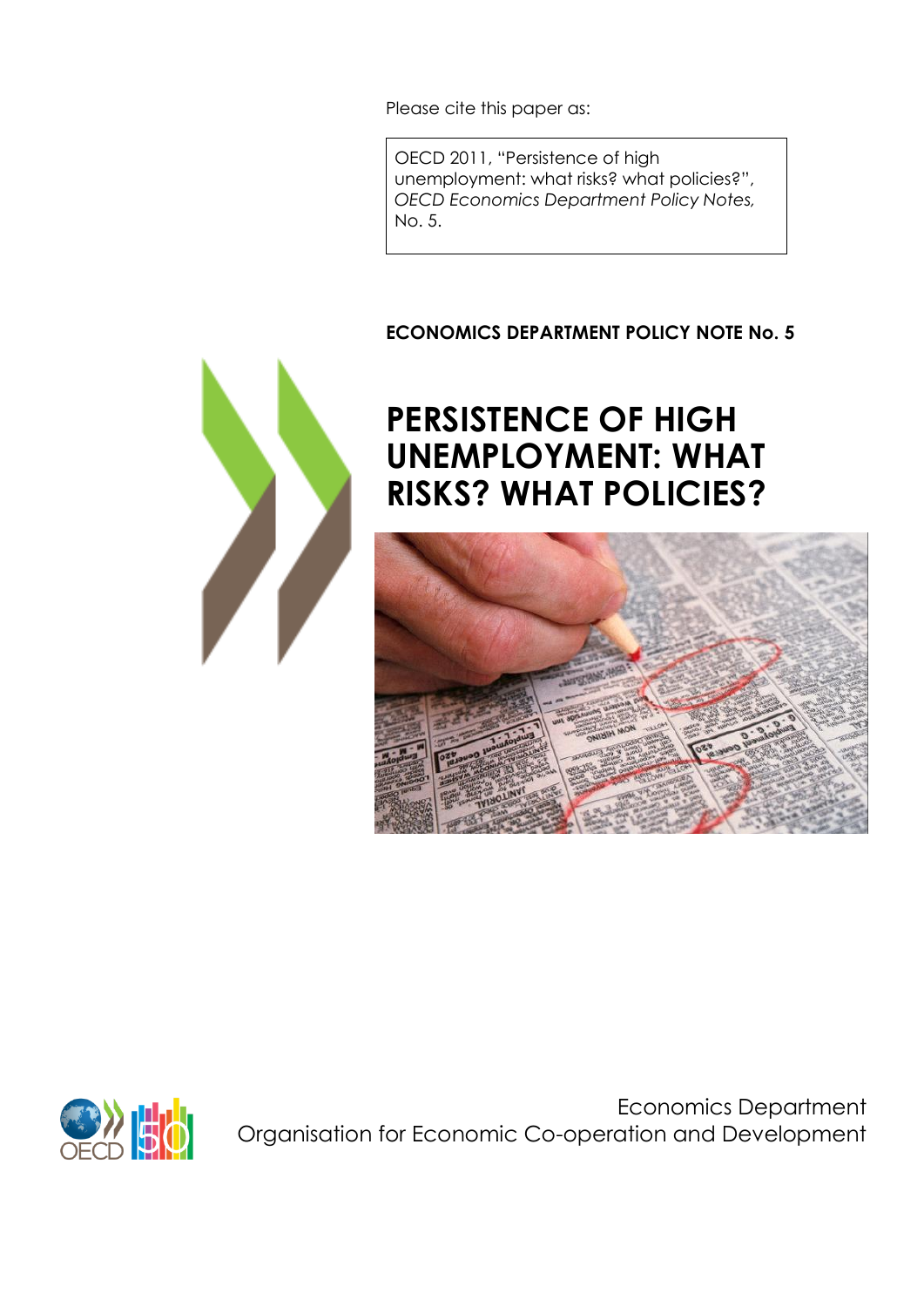# **Persistence of high unemployment: What risks? what policies?**

Nearly two years after the end of the deepest recession in decades, a large number of OECD countries still face high unemployment. A number of policy measures can be considered to facilitate the return work and to minimise the risk that unemployed workers stay unemployed or drift out of the labour force.

- Where the opportunities to find a job remain weak and the public finances allow, temporary and targeted cuts in payroll taxes can encourage firms to raise employment.
- Resources devoted to job-search assistance need to be made commensurate to the increased task.
- Given the high proportion of youth and low-skilled having joined the ranks of unemployment, enhancing vocational training is desirable, even if beefing-up such programmes may be difficult in countries facing large budget deficits or with limited training infrastructure.
- The extension in the coverage of unemployment benefits to additional categories of workers implemented in many countries in response to the crisis should in general be made permanent, provided benefits are conditioned on recipients agreeing to job-search availability and activation requirements.
- As the recovery gathers momentum and employment growth becomes more robust, the extension in the duration of unemployment benefits granted as an emergency measure in several countries should be reconsidered.
- Reducing gaps in employment protection between temporary and regular contracts, especially where protection of the latter are very stringent, would facilitate hiring in the short term, reduce labour market segmentation and improve conditions for people with weaker labour force attachment.

#### **The labour market has yet to recover from the crisis**

1. Nearly two years after production began to recover from the worst recession to have hit OECD countries since the 1930s, the labour market situation remains a major preoccupation. At the end of 2010, the average OECD unemployment rate was still close to the historical peak reached during the crisis, two percentage points or more above the pre-crisis level in 12 OECD countries (Figure 1). A main concern in countries most severely hit is that persistently high levels of unemployment - and a rising share of unemployed workers facing long spells without a job - will eventually result in widespread deterioration of human capital, discouragement and labour market withdrawal.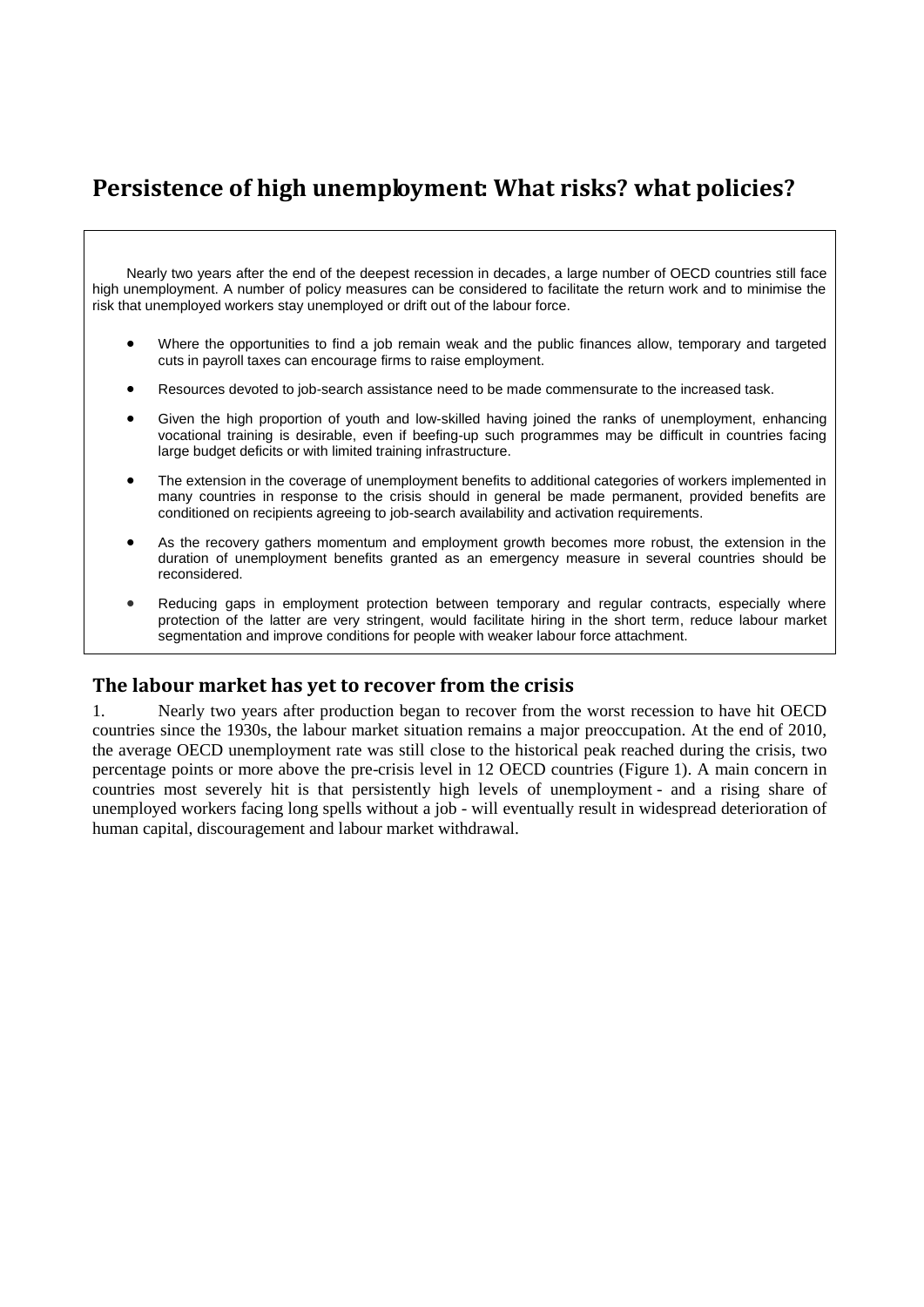

Figure 1. **Unemployment remains well above the pre-crisis level in most countries**

(Percentage points change in unemployment rate between 2007Q3 and 2010Q4)<sup>1</sup>

1. Except Ireland, Italy, Mexico, Switzerland and Turkey: 2007Q3-2010Q3

*Source :* .OECD, Analytical Data base.

#### **Some countries are more exposed to risks of unemployment persistence and labour force withdrawal**

2. The crisis has had different impacts on labour market outcomes across countries. This reflected differences in the degree of exposure to specific features of the crisis (*e.g.* the aftermath of financial and housing market bubbles) as well as differences in pre-crisis policy settings and measures implemented in response to the crisis. Concerns about unemployment persistence are particularly pronounced in countries that have experienced large increases in long-term unemployment. The longer individuals remain unemployed, the more difficult it becomes for them to find a job and the less they may try, a phenomenon referred to as unemployment duration dependence or hysteresis. In many countries (*e.g*. Canada, Denmark, Hungary, Ireland, New Zealand, Norway, Portugal, Spain, the United Kingdom and the United States) the share of long-term unemployment has risen significantly during the crisis, albeit in some cases from a very low level (Figure 2). In other countries (*e.g*. Italy and France), the share of long-term unemployment was already high before the crisis, exposing them also to the risk of a persistent increase in unemployment into the recovery.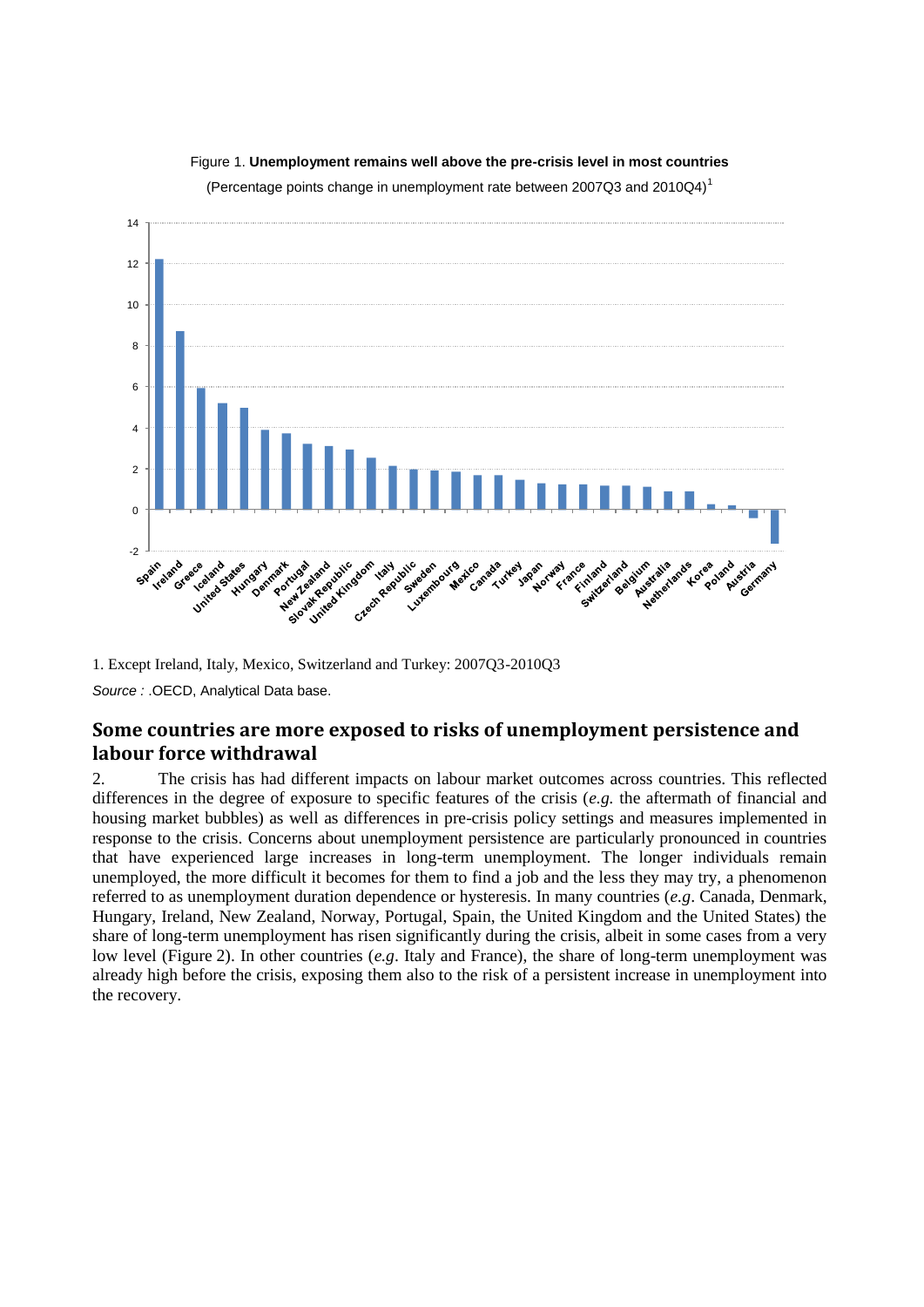



1. Series smoothed using a three-quarter centred moving averages.

Source: OECD *Employment Outlook*, June 2011, OECD Publishing, Forthcoming.

#### **Labour force withdrawal has generally been limited, except for youth and lowskilled workers**

3. At this stage there has been little evidence of widespread withdrawal from the labour force (Figure 3), but protracted slack in employment raises the risk that unemployed workers drift out of the labour market. In the past, negative effects on labour force participation have come with a considerable delay relative to the original economic downturn.

- Youth is the population group for which labour force withdrawal is most pronounced so far, but it may reflect to some extent longer time spent in formal education. However, for those who do not stay on longer in education and who fail to gain a firm foothold on the labour market, the initial stumble may cast a shadow on their long-term career prospects and future earnings (so-called scarring effects).
- Employment rates of older workers have shown remarkable resilience and have even increased during this crisis. Many of the factors and policies that led to premature exit of older workers via the early retirement route in the past are no longer present or are much weakened. At the same time, the loss of wealth associated with the crisis may also encourage continuing labour market participation.
- A particular concern in countries with high and persistent unemployment is that labour force withdrawal takes the form of an increased take-up of disability benefits. In the past, inflows into disability schemes have peaked after hikes in unemployment and have typically been very difficult to reverse. However, many of the countries facing fast-rising disability rates following past recessions have taken measures to stem the "excess" flow of recipients and also, in some cases, to help existing recipients with work capacity to (re-)join the labour market.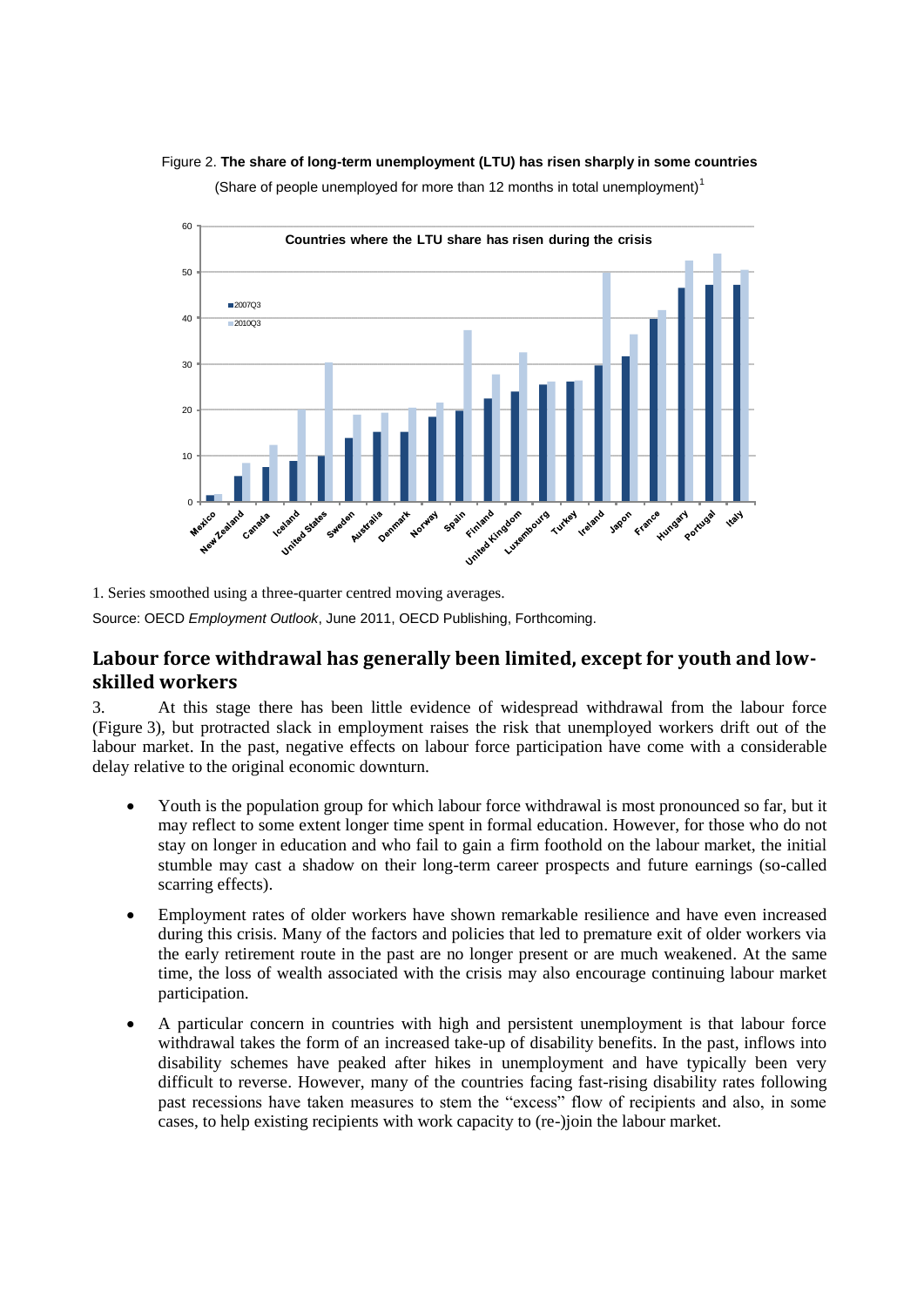

(Percentage points change in labour force participation rates from 2007Q3 to 2010Q3)



Source: OECD, ELS database.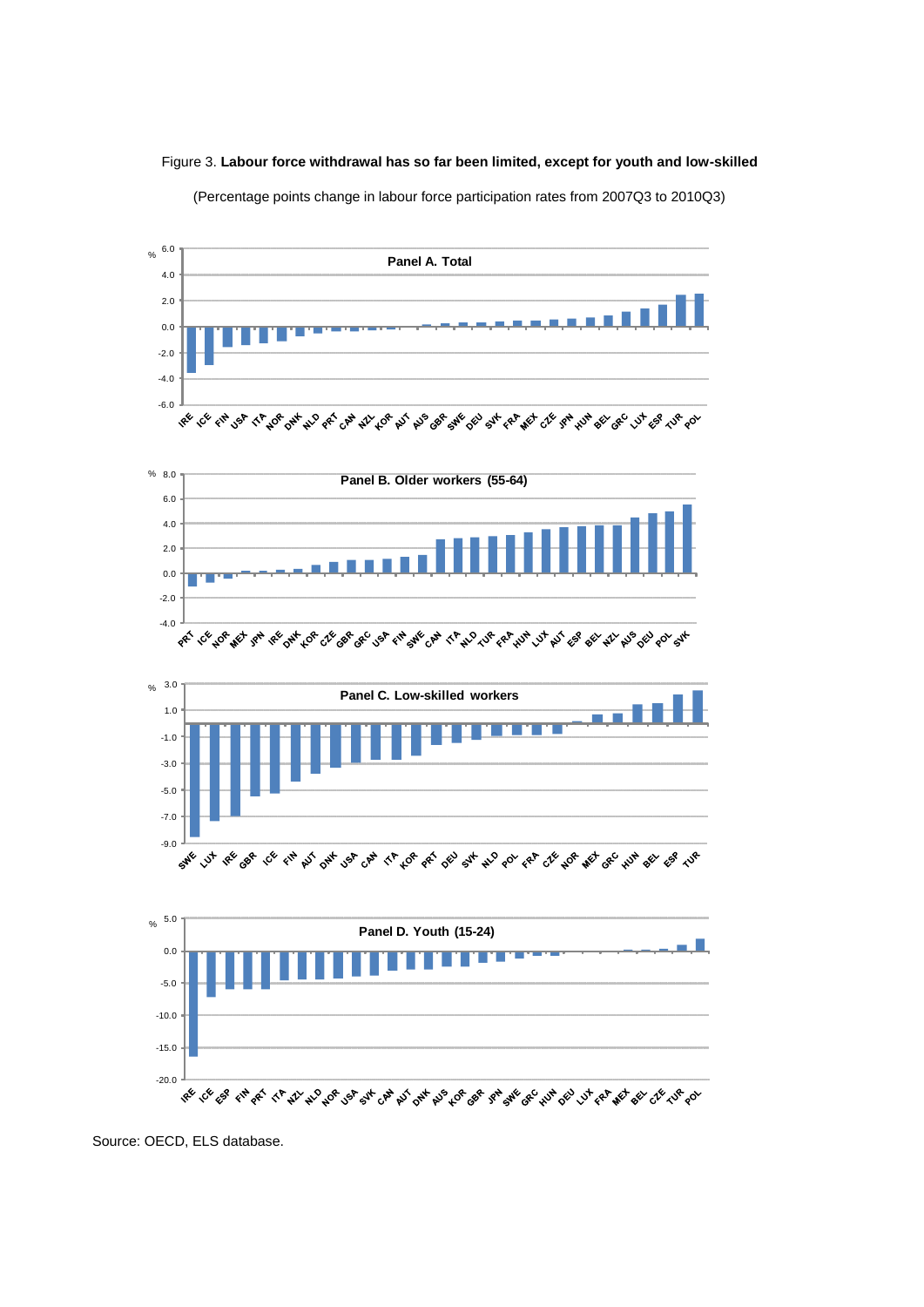#### **Boosting labour demand remains a short-term priority in some countries**

4. Among the policies that can stimulate labour demand so as to boost the exit from unemployment, measures to reduce labour costs through temporary and targeted tax wedge reductions are likely to be most effective in the short run. Cuts in payroll taxation targeted at additional hires are to be preferred over across-the-board cuts, not least in a context of fiscal consolidation. A number of countries (*e.g.* Finland, France, Hungary, Ireland, Portugal, Spain and Turkey) target new hires that involve a net increase in jobs, and this may be the most cost-effective approach. But, such schemes can be both complex to monitor and administer and lengthy to set up. If maintained too long, however, such schemes risk becoming less effective as employers and workers gradually learn how to "game" the system.

#### **Job-search assistance could be strengthened and access to training expanded**

5. In parallel, more could be done to help the unemployed find the right jobs and keep their skills up-to-date, including through measures to strengthen public employment services and training programmes. As the risk of missing a job opportunity during time spent in training is lower in periods of labour market slack, there is a case for strengthening vocational training, given the high rate of unemployment among youth and the low-skilled. However, in countries where budget constraints are particularly severe (*e.g.* Ireland, Greece, Portugal and Spain), stepping up training programmes may be difficult, as could also be the case in countries that do not have the sufficient training infrastructure already in place (*e.g.* the United States).

#### **Some extensions of unemployment insurance should be made permanent, while others can lapse**

6. In the United States, Canada and other countries where unemployment benefit duration has been extended, the extension should be maintained until labour market prospects have sufficiently improved to prevent unemployed individuals and their families from falling into persistent poverty. Continued extension may also help avoid the unemployed entering into other benefit systems (such as disability pensions), from which exit may be less likely later on. In the meantime, benefits should be made conditional upon recipients satisfying job-search and availability requirements and, where benefits are relatively high, they could be made to decline with duration. On the other hand, where the scope of unemployment insurance has been extended to workers previously not covered, as for instance in Finland, Japan and the Slovak Republic, the extensions should be made permanent both for social reasons and to maintain the labour force participation of newly-covered groups, provided again that job-search requirements can be enforced on these new beneficiaries.

#### **The gap in job protection between permanent and temporary contracts should be reduced**

7. In some countries, the impact of the crisis on unemployment has been cushioned by strong restrictions on the dismissal of workers on permanent contracts. However, employment protection provisions whose costs are high and unpredictable for employers hinder hiring during the recovery, and streamlining such provisions would reduce the risk of unemployment persistence. At the same time, narrowing, or eliminating, differences in contract provisions across workers, for instance so that employment protection rises with seniority, could boost hiring during the recovery and lower the unemployment rate in the longer term. "Two-tier" systems entailing large differences in protection across different types of contracts have contributed to labour market duality in countries like France, Italy and Spain, thus generating unemployment turnover and high insecurity for certain categories of workers (*e.g.*  youth, women) but with no permanent effects on the unemployment rate.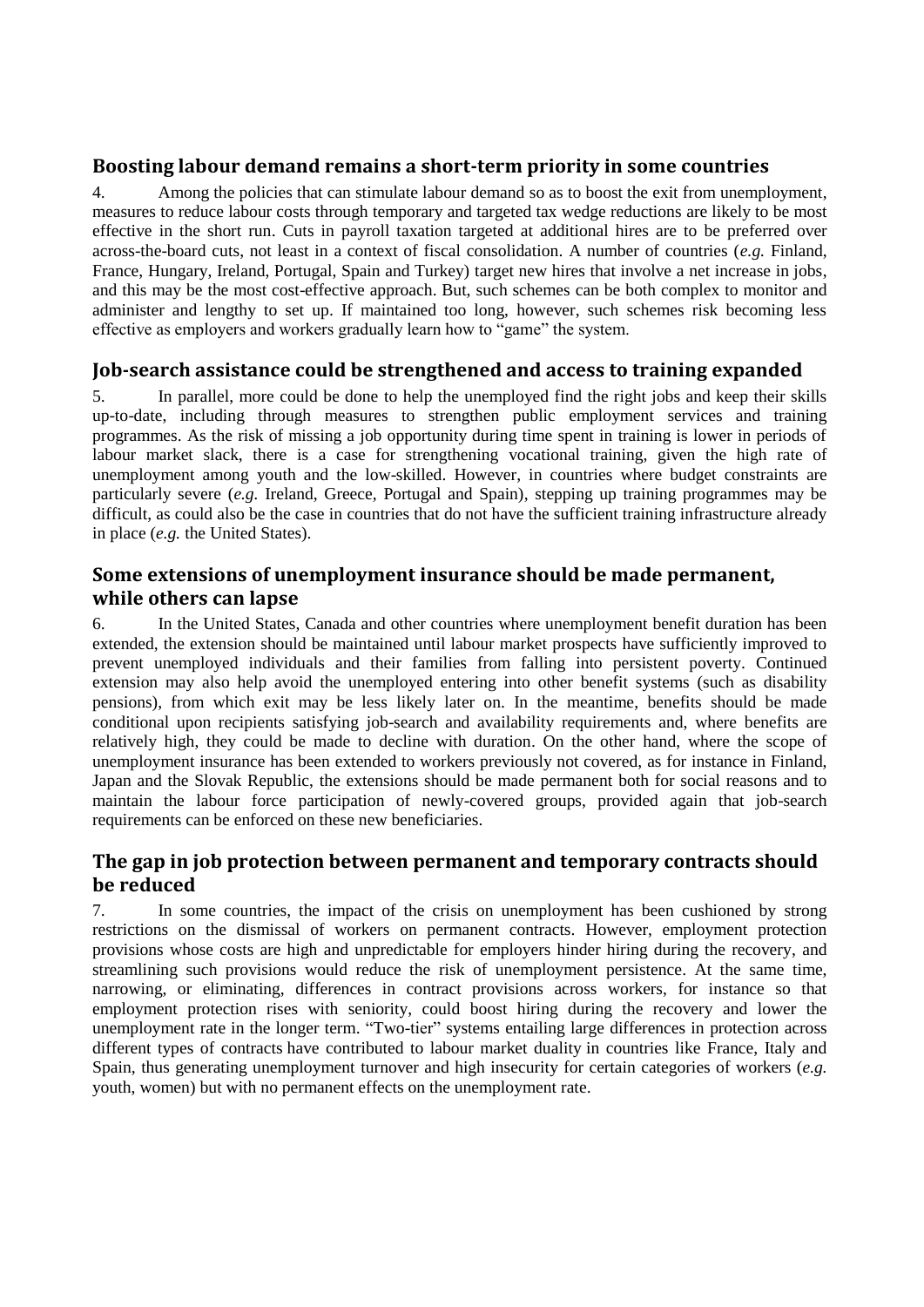#### **The crisis has brought new insights**

8. Given the magnitude of the recession, its effect on employment and participation can be seen as relatively moderate. This outcome can in part be attributed to earlier reforms along the lines advocated in the long-standing OECD Jobs Strategy. Hence, the crisis has underlined the importance of some policy recommendations conveyed in the OECD strategy but it has also brought a number of new insights which, with time and empirical confirmation, may lead to the reassessment of some OECD advice.

- The recession and subsequent recovery has yet again underlined the importance of macroeconomic policies and conditions in supporting activity and demand for labour. This serves as a reminder of the need for macroeconomic policies during the good times to create room for manoeuvre during bad times.
- Pre-crisis reforms in benefit and activation systems, aimed at broadening coverage, tightening eligibility, increasing conditionality and making work pay, have made a number of countries better prepared to cope with the rapid increase in unemployment, notably by raising the effectiveness of the emergency measures taken in response to the crisis. One lesson emerging from the recent episode is that when these policies are set right it may be possible to temporarily extend the duration of unemployment benefits during periods of bleak labour market prospects without unduly undermining financial incentives to seek work.
- The surprisingly good employment performance of older workers, both relative to earlier recessions and in comparison to other age groups, may to some extent reflect pre-crisis reforms in pension systems and the closing of early routes to retirement.
- Benign labour market outcomes in countries such as Belgium, Finland, Germany, Japan and Luxembourg have underscored that work-sharing agreements and short-time work schemes can cushion the impact of output shocks on employment. Therefore, having such options in place and being able to activate them in severe downturns can be useful, especially in the context of wagebargaining arrangements that provide individual firms with the necessary leeway for reaching such agreements.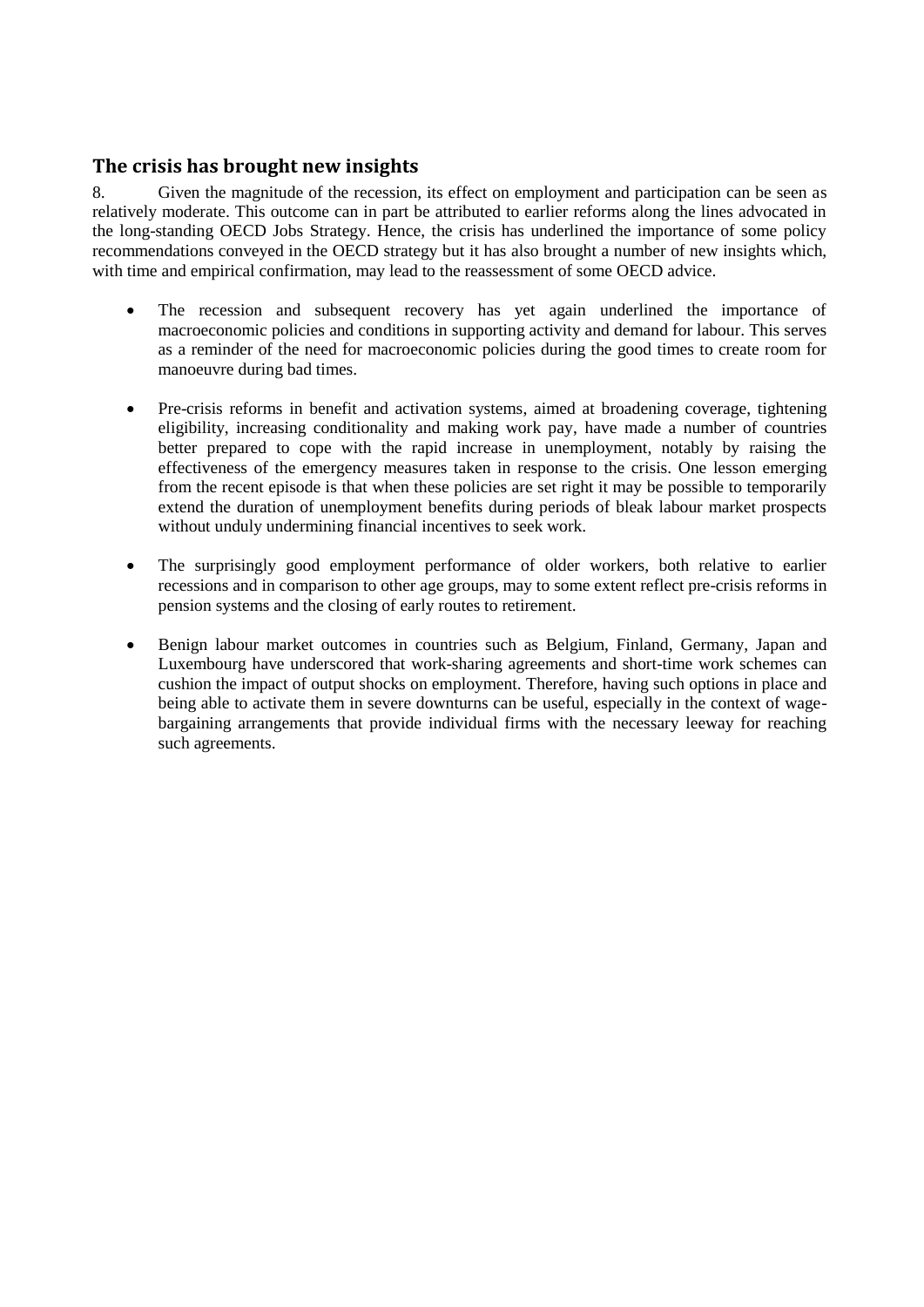#### **SELECTED BIBLIOGRAPHY**

De Serres, A., F. Murtin and C. de la Maisonneuve (2011), "Policies to Facilitate the Return to Work", OECD *Economics Department Working Papers*, Forthcoming, OECD, Paris.

OECD (2011), *OECD Economic Outlook*, Volume 2011/1, No. 89, May, OECD Publishing

OECD (2011), *Employment Outlook*, June, OECD Publishing, Forthcoming.

OECD (2010), OECD *Employment Outlook*, June, OECD Publishing.